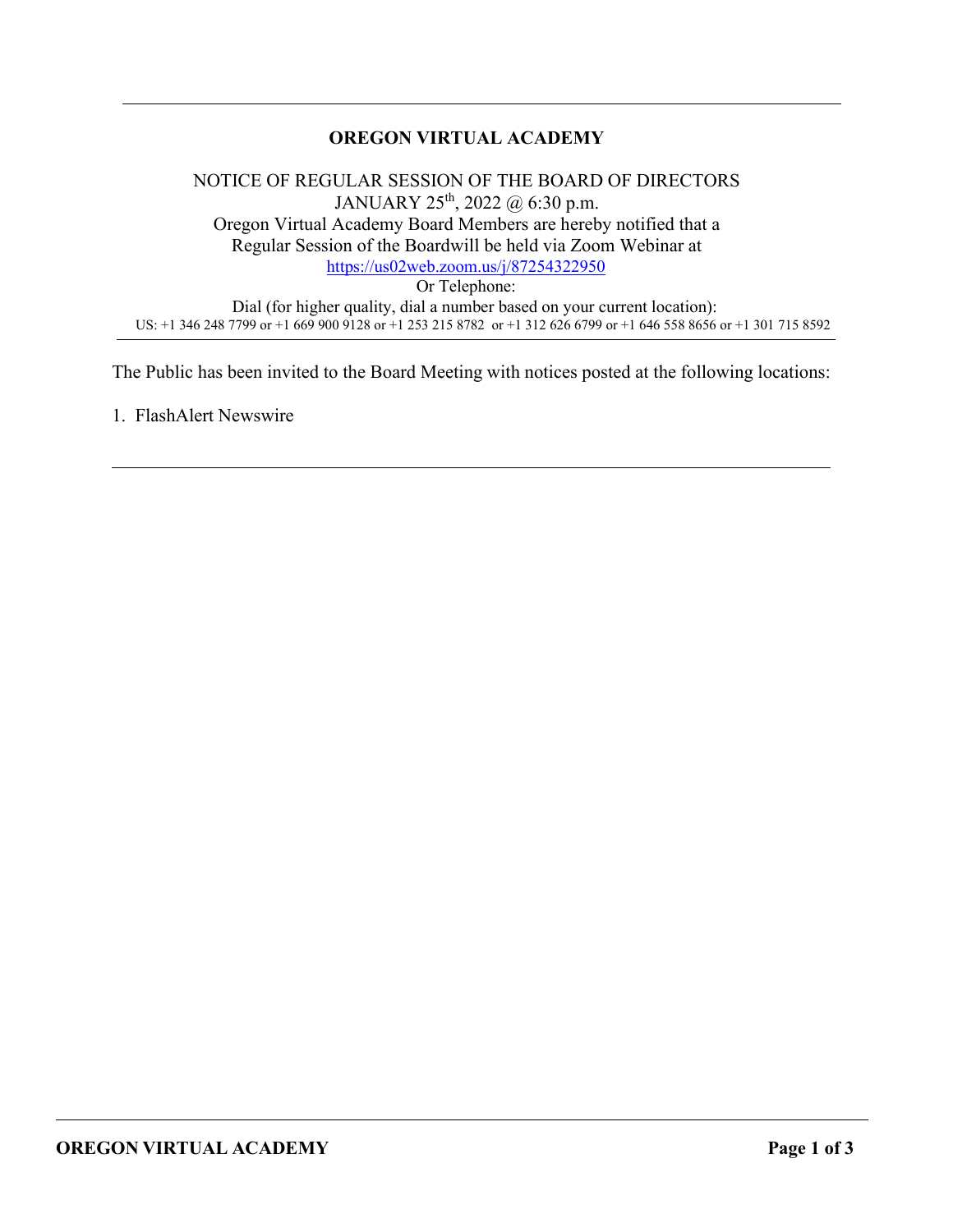### **AGENDA REGULAR SESSION AGENDA**

### **BOARD OF DIRECTORS OREGON VIRTUAL ACADEMY**

#### **TUESDAY, JANUARY 25, 2022 AT 6:30 p.m.**

<https://us02web.zoom.us/j/87254322950>

#### **Public Comments at Board Meetings**

ORVA Board Meetings are meetings for board members that occur in public, they are not meetings of the public. Being a virtual school, meetings are held monthly online in the Zoom webinar platform. Participants have the ability to use the Q&A feature to send questions and/or comments directly to the members of the board during meetings. The webinar format permits board members to conduct their business while allowing for public interaction during portions of the meeting where it makes sense to the discussion. The public comment portion of the meeting provides an opportunity for constituents to directly address the Oregon Virtual Academy Board of Directors.

#### **We encourage public comments at all regular meeting sessions (not work sessions or executive sessions) and ask that you respectfully follow the meeting guidelines below:**

- Public Comment occurs from approximately 6:45 to 7:00 p.m. at the beginning of monthly Board Regular Session meetings, which occur on the fourth Tuesday of each month.
- Each person who signs up to speak should arrive no later than 6:30 PM.
- During the 15-minute Public Comment period, each registered speaker will have up to 3 minutes in which to address the Board.
- If you have hand-outs or materials for the Board, please present them to the Board's Executive Assistant who will distribute them to the Board members after the meeting.
- The Board Chair has full discretion over the Public Comment period, including the ability to manage speaking time to allow for additional comments.
- No inappropriate comments or behavior will be tolerated. Inappropriate behavior is defined as attempting to engage individual board members in conversation, insults, obscenities or profanity, attacks against any person in their personal capacity, and/or physical violence or threat thereof.
- Try to resolve any issues with teachers, school principals, direct supervisors, Executive Director, or other school personnel before bringing the issue to the board.
- Recognize that the board does not discuss personnel matters at board meetings. Do your homework and understand the basic facts of the issue before addressing the board. Prepare an outline and be organized.

#### **Process to request a speaking slot:**

- Members of the community who wish to speak to the board during the public comment period should sign up at <https://forms.gle/w6NK7v7RzJturs1c7> by 8am on the Monday prior to the meeting. A link to an electronic signup sheet will be available on the published meeting agenda. A list of speakers will be posted.
- When the board is ready, the chair will refer to the sign-up sheet and call out the names of participants that have confirmed a speaking slot.
- If more than 5 speakers sign up, those who have previously spoken within the past two board meetings will be moved to the bottom of the list, and the remaining will be randomized for the top 5.

#### **Guidelines for addressing the board:**

- When your name is called, unmute your microphone and turn on your camera (optional). Speak into the microphone, giving your full name and title (only if employed at ORVA).
- Remember that comments are limited to three minutes.
- Be respectful of the board when speaking.
- Be ready to respond to questions from the board if asked.
- Address your testimony to the board members, not the audience.
- The board's goal for the public comment period is to hear your concerns, comments and opinions.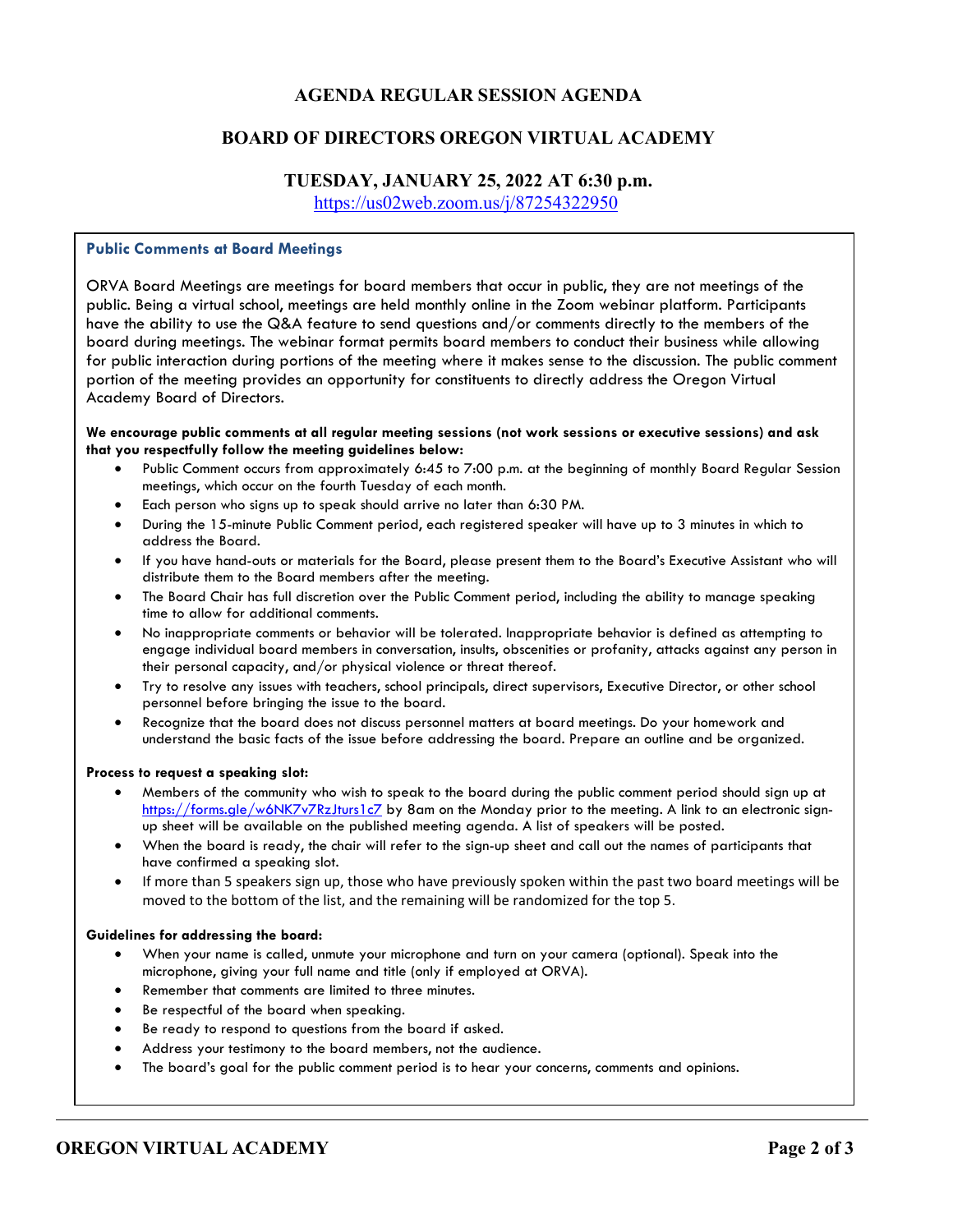## **I. PRELIMINARY**

- 1. Call to Order
- 2. Roll Call

| <b>Member</b>           | <b>Title</b> | <b>Term</b>          | Present Absent In | Out |
|-------------------------|--------------|----------------------|-------------------|-----|
| Barry Jahn              | Chair        | 2019-2022            |                   |     |
| Myk Herndon             | Treasurer    | 2018-2021            |                   |     |
| Paul Tannahill          | Secretary    | 2018-2021            |                   |     |
| <b>Franklin Roberts</b> | Member       | 2020-2023            |                   |     |
| Megan Trow              | Member       | 2020-2023            |                   |     |
| MJ Sandall              |              | Vice Chair 2020-2023 |                   |     |
| <b>Steven Isaacs</b>    | Member       | 2021-2024            |                   |     |

3. Approval of Agenda

## **II. COMMUNICATIONS**

- 1. Public Comments: No individual comment shall be for more than three (3) minutes and the total time for this purpose shall not exceed fifteen (15) minutes. **Speakers:**
	- •

## **III. BOARD/STAFF DISCUSSION**

- 1. Spitzer Tech Update (David Spitzer)
- 2. Audit Report (Conor Delaney)
- 3. Finance and Budget Report (Finance Team)
- 4. Discuss Board Policies: [Edited Policy #4](https://drive.google.com/drive/folders/1yuo7TJ8Cqu8QeWbzJ3OO4k5o-7rA07El?usp=sharing)
- 5. [Board Calendar](https://docs.google.com/document/d/1tVrSGJ6v5gCtv5NNlIoGCFS6zIGPmcuhm6aP9laESig/edit?usp=sharing) Committee Report (Megan, Steve, and Paul)
- [ED Evaluation Process](https://docs.google.com/document/d/1ikp_Pxa50FnVOA75dm8aKlSnsJ4t43ZG23FDPEgn2lY/edit?usp=sharing) (quick report & see March, 2022)
- 6. AFT/OEU update (request/response submitted)

### 5-Minute Break

## **IV. EXECUTIVE DIRECTOR TOPICS**

- 1. Department/Staff Spotlight
- Elementary Program
- 2. School Management Updates
- Enrollment
- Attendance and Academics
- Website and Marketing
- Celebrations
- Other Miscellaneous Items

### **V. CONSENT AGENDA ITEMS**

- 1. Previous Month Meeting Minutes
- 2. Pending Invoices
- 3. Staffing Updates (List in board Packet)
- Departures and Resignations; New Permanent Hires; Internal Promotions and Transition
- 4. Approve audit Report